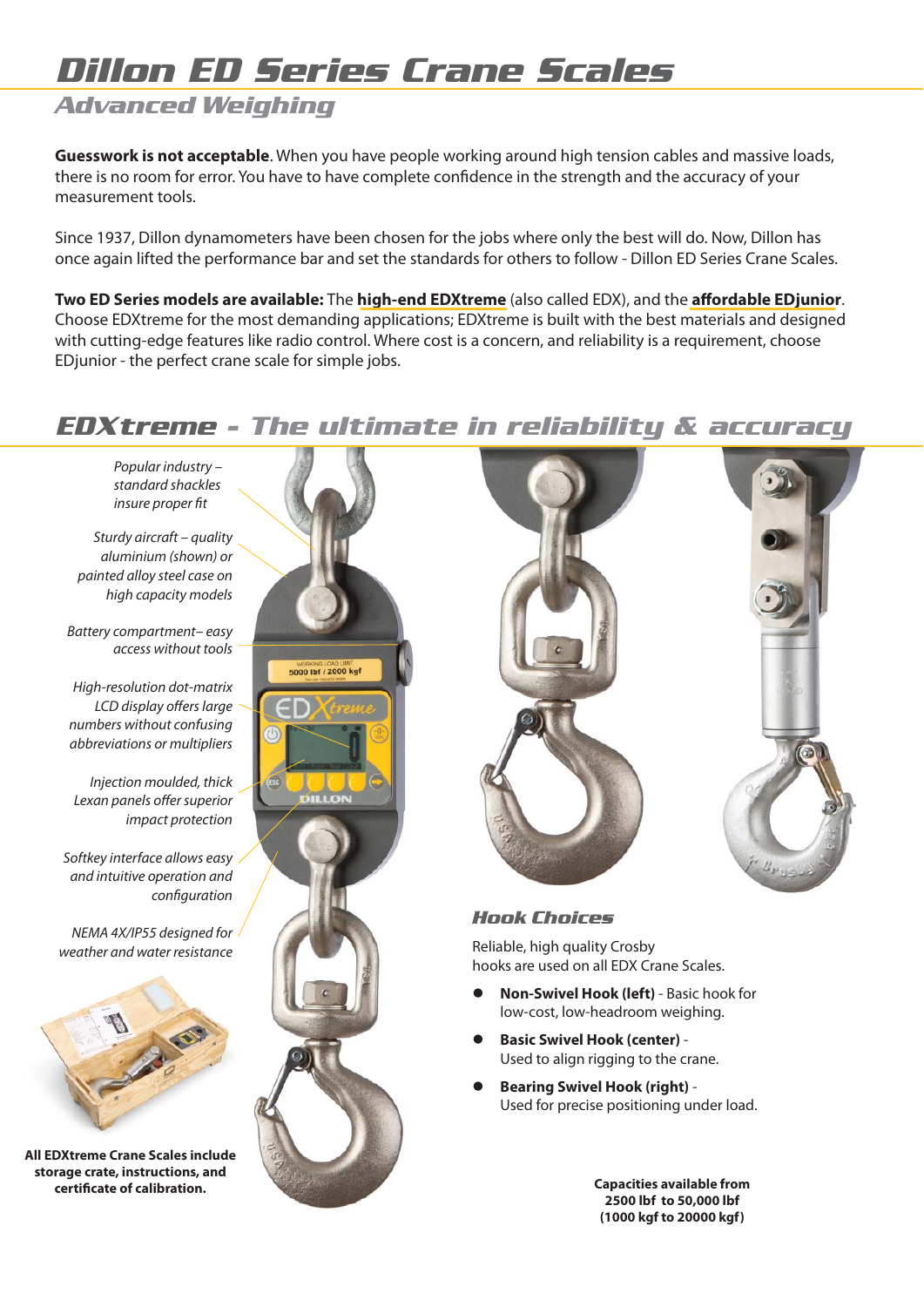## *EDXtreme - Signature features*

#### *Xtreme Engineering*

Building a precision instrument that can survive real-world punishment requires masterful engineering. This is where Dillon's experience shines through. The engineers assigned to the EDXtreme drew on a depth of industrial application knowledge and conducted exhaustive materials testing to achieve the highest structural integrity.

- **Superior strength and corrosion resistance** High capacity models are constructed of powder coated aircraft quality alloy steel. Lower capacity models are power coated aircraft quality aluminium.
- **5:1 factor of safety** This measure of strength and safety is maintained at all capacities *(capacities of 75T and above are 4:1*  USF). Computer modelling confirms the low stress and long product life that is inherent in the EDXtreme design.
- **Retained Hardware** allows permanent attachment of cantering spacers which eliminates fumbling during high capacity rigging.
- **NEMA 4X/IP55** The EDXtreme is clearly the choice for readability in any environment – in plant or out on the job site.
- **Warranty –** 2 years parts and labor

#### *Xtreme Accuracy*

High resolution and accurate repeatable readings are essential to proper weighing. The higher standards set for the EDXtreme meant taking the time to ensure that material characteristics, load element design and strain gage meshed perfectly. The result of that effort is a typical accuracy of 0.1% of capacity up to EDX-50T and 0.3% of capacity for EDX-75T and above. The enhanced resolution mode of 1 part in 5000 provides the level of readability needed for refined weighing.

#### *Xtreme Ease*

- **Exclusive SOFTKEY interface** Eliminates confusing menus for faster setup and simple operation.
- **Local gravity correction** Unit adjusts to local gravitational conditions, without recalibration.
- **Custom units of measure –** User-defined units of measure mean the instrument adapts to changing requirements.
- **Wide-angle, backlit LCD** Provides improved readability over a wider viewing angle and has backlighting for low light conditions.
- **Battery operation** Powered by two standard C-cell batteries. Batteries are easily accessible for fast replacement.

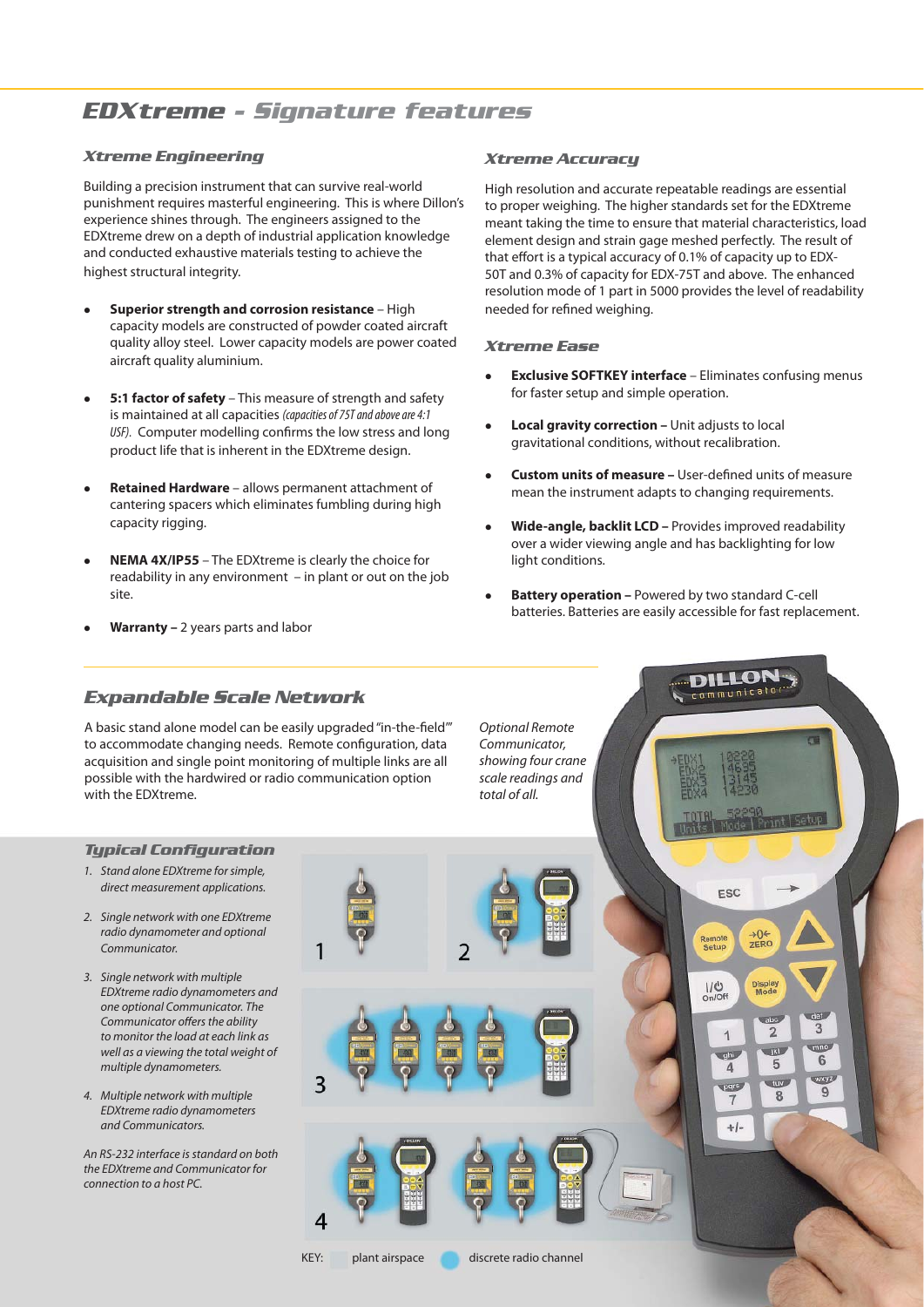## *EDjunior - The market leader in accuracy & value*

The EDjunior is all about value. Behind its simple design and easy operation, you will find the quality and performance not found elsewhere. With the EDjunior, Dillon proves that economy can go hand-in-hand with accuracy, long service life and, most importantly, worker safety – just compare the Dillon EDjunior to the competition. Nothing else comes close!

#### *Measurement Capabilities*

The EDjunior provides peak detection as well as live load readings. Selectable units of measure include lbf, kgf and Newtons.

 **Accuracy —** The load element design and strain gauges chosen for the EDjunior produce an accuracy of 0.2 % (full scale). This level of precision offers flexibility for use in a broad range of applications. Capacities up to 10,000 lb (5000 kg) available.

 **Resolution —** Readings are displayed with a resolution of 1 part in 1000 to ensure the level of readability required for critical lifting applications.

#### *Control Interface*

The exclusive Dillon SOFTKEY interface provides direct access to setup and display functions without the typical confusing menu structure. The 6-digit dot-matrix display features 1 inch (25 mm) high numerals for greater visibility.

#### *High Strength, Low Weight*

Heavy, cumbersome tools make tough jobs even harder. Through the use of aircraft quality materials, Dillon has made the EDjunior an easy-to-position, highly mobile instrument with exceptional strength. It offers an impressive factor of safety at all capacities.

#### *All Environments*

With its NEMA 4/IP55 design, the EDjunior is at home in virtually any environment and ideally-suited to outdoor job-site applications as well as in-plant use.



#### *Hook Choices*

Reliable, high quality Crosby hooks are used on all EDX Crane Scales.

- **Non-Swivel Hook (left)** Basic hook for low-cost, low-headroom weighing.
- **Basic Swivel Hook (right)** Used to align rigging to the crane.



#### **Dillon on the job**

Dillon force measurement equipment is the preferred choice of public utilities, nuclear facilities, tower erectors, armed services and material handlers throughout the world. In addition to the EDXtreme, Dillon's electronic line includes the EDjunior, an exceptional value for basic applications. Dillon also manufactures crane scales, high accuracy mechanical dynamometers and overload protection devices.



© Avery Weigh-Tronix 2010. All rights reserved. This publication is issued to provide outline information only which, unless agreed by Avery Weigh-Tronix in writing, may not be regarded as a representation relating to the<br>products or services concerned. Avery Weigh-Tronix reserves the right to alter without notice the specification



# DILLON

**Force Measurement Equipment** A division of Avery Weigh-Tronix, LLC

#### Foundry Lane, Smethwick, West Midlands B66 2LP

Tel: +44 (0) 845 246 6717 Fax: +44 (0) 845 246 6718 E-mail: sales@dillon-force.co.uk www.dillon-force.co.uk

Useb

6/10 EDCrane\_RoW\_L\_500597.indd AWT35-500597 (web 6/12)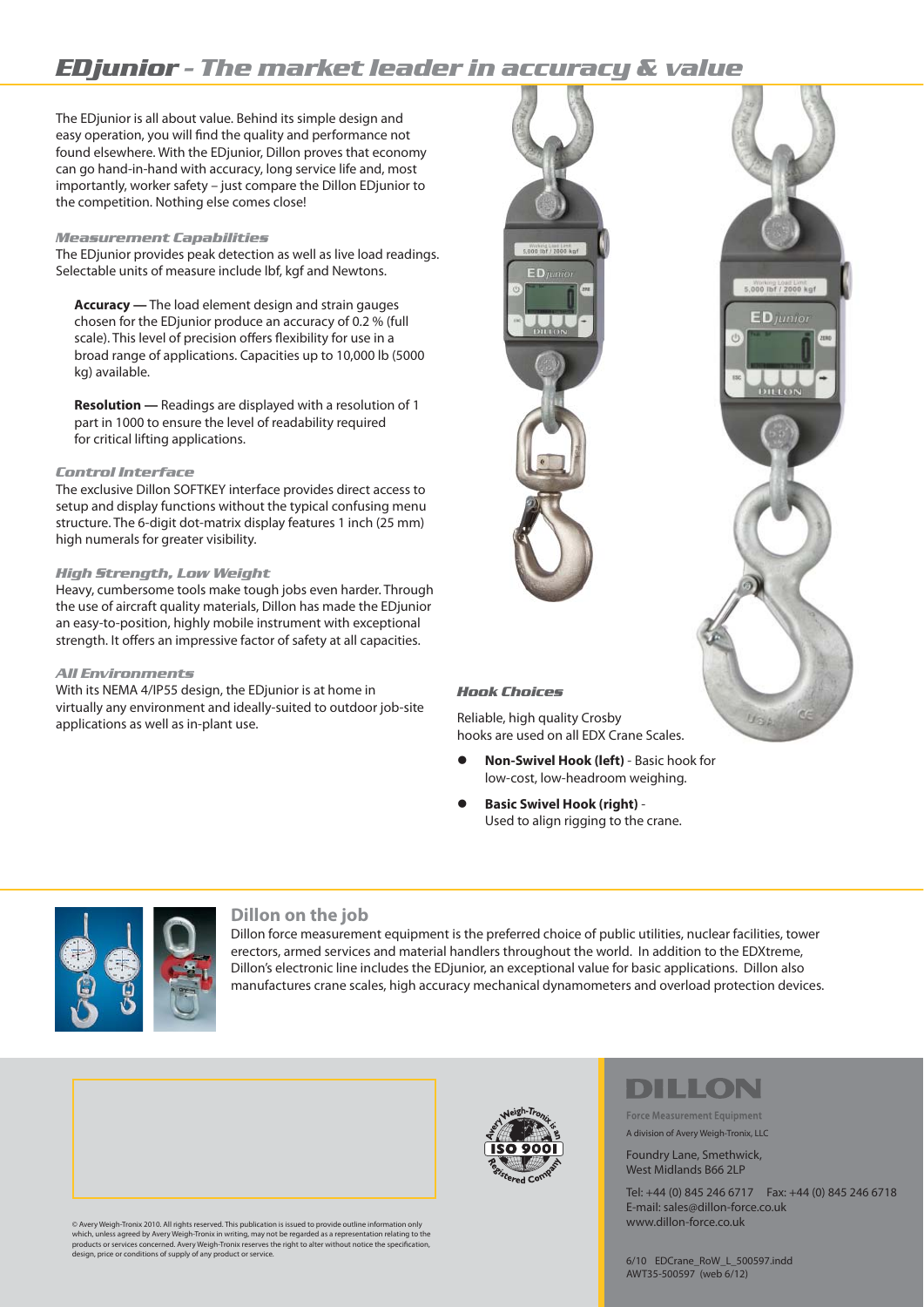# *ED Series Crane Scales Specifications*

## EDXtreme & EDjunior Crane Scales

### **Force Measurement Equipment**

**DILLON** 

 $\epsilon$ 

#### *EDXtreme – Capacity x Resolution*

| <b>Unit Capacity Ib (kg)</b> |                  | <b>Capacity x Resolution</b> (normal/enhanced) | Overload <sup>1</sup> | <b>Body Construction</b> |                                 |
|------------------------------|------------------|------------------------------------------------|-----------------------|--------------------------|---------------------------------|
| 2,500 (1000)                 | 2500 lb x 2/0.5  | 1000 kg x 1/0.2                                | 10000 N x 10/2        | 700 %                    | 2024 Aircraft Aluminum          |
| 5,000 (2000)                 | 5000 lb x 5/1    | 2000 kg x 2/0.5                                | 20000 N x 20/5        | 700 %                    | 2024 Aircraft Aluminum          |
| 10,000 (5000)                | 10000 lb x 10/2  | 5000 kg x 5/1                                  | 50000 N x 50/10       | 700 %                    | 2024 Aircraft Aluminum          |
| 25,000 (10000)               | 25000 lb x 20/5  | 10000 kg x 10/2                                | 100000 N x 100/20     | 500 %                    | E4340 Aircraft Alloy Steel      |
| 50,000 (20000)               | 50000 lb x 50/10 | 20000 kg x 20/5                                | 200000 N x 200/50     | 500 %                    | E4340 Aircraft Alloy Steel      |
|                              |                  |                                                |                       |                          | 1. Ultimate overload protection |

**EDXtreme Crane Scale Specifications** 

**Enclosure:** Designed to NEMA 4X/IP55. Suitable for continuous outdoor use

**Accuracy:** 0.1% of capacity\*

**Repeatability:** 0.1% of capacity\* \* Normal resolution mode.

**Ultimate overload:** See table above

**Safe Overload:** 200% of capacity

**Body Protection:** Aluminum and alloy steel capacities are powder coated

**Bearings:** Unmatched repeatability attained by needle bearings in shackle pin holes up to EDx-10K. Precision machined shackles act as inner race.

**Shackles:** Forged industry standard anchor shackle bows, galvanized finish. Models up to EDx-10K use precision machined shackle pin. Higher capacities use forged pin.

**Display:** 128 x 64 dot-graphic LCD display shows up to 6 digits 1.0" (26 mm) high plus annunciators and softkeys. Digits are .11˝ (7 mm) thick for unmatched readability.

#### **Display Update Rate:** 2 times per second

**Connector:** Recessed sealed connector may be used for direct serial communications or connection to a Communicator remote.

**RS-232 / RS-485 Communication:** Print or extract data easily. Continuous output can drive a scoreboard. Configurable poll character.

**Calibration:** Traceable to the National Institute of Standards and Technology. Certificate included with curve of readings. Passes only with three consecutive confirming runs, with all points in specification.

**Battery Life:** 320 hours typical use with two C-cell alkaline batteries. 40 hours typical with Radio Link system.

**Operating Temperature:** -4° F to 140° F (-20° to 60° C)

**Included with Instrument:** Shipping/storage crate(s), batteries, manual and certificate of calibration

**Options:** 2.4 GHz radio board. Display backlight

**Approval:** CE

**Warranty:** 2 years parts and labor

**Communicator Specifications** 

**Enclosure:** Designed to NEMA 3 / IP44 with optional sleeve. Suitable for protected outdoor use.

**Instrument Size:** 9.0˝ x 4.6˝ x 1.8˝ (228 mm x 117 mm x 45 mm)

**Accuracy:** Not applicable. Only sends and receives digital information.

**Display:** 128 x 64 dot-graphic LCD display can show full readings up to 5 instruments

**Battery Life:** 40 hours radio or 45 wireline using four AA alkaline batteries under typical use

**Operating Temperature:** -4° F to 140° F (-20° to 60° C)

**Connectors:** Sealed connectors may be used for serial communications and wired connection to an EDxtreme crane scale

**RS-232 Communication:** Print or extract data easily. Continuous output can drive a scoreboard. Configurable poll character.

**Included with Remote:** Carry case and batteries

**Accessories:** Rubberized case protector sleeve. Remote wall mount bracket. Serial and remote cable assemblies.

**Update Rate from Scale:** 2 times per second

**Approval:** CE

**Warranty:** 2 years parts and labor

**Radio Specifications** 

**FCC Certified:** For unlicensed low power devices. No radio licensing or permits required for normal operation.\* (In the US and Canada. Check local ordinances in other countries.)

**Frequency:** 2.4 GHz spread-spectrum operates between 2.402 – 2.478 GHz. Continuously and automatically changes frequencies many times per second for consistent, reliable communications.

**Output Level:** 10 mW (20 dBm)

**Display Update Rate:** 2 times per second with single dynamometer. Multi-instrument networks result in reduced updates.

**Number of Networks:** 63 remotes can operate independently in the same airspace with unique channels

**Number of Links Remote can Control:** Up to 15 addresses are available per network channel

**Configuration:** Address and Network channels are front-panel configurable

**Antenna:** Integral antenna. Range: Open-air – Up to 300 feet, lineof-sight. Indoors – Dependent upon installation site with 150 feet common.

**Approval:** FCC ID: KQL-PKLR2400. CAN ID: CAN2268391158A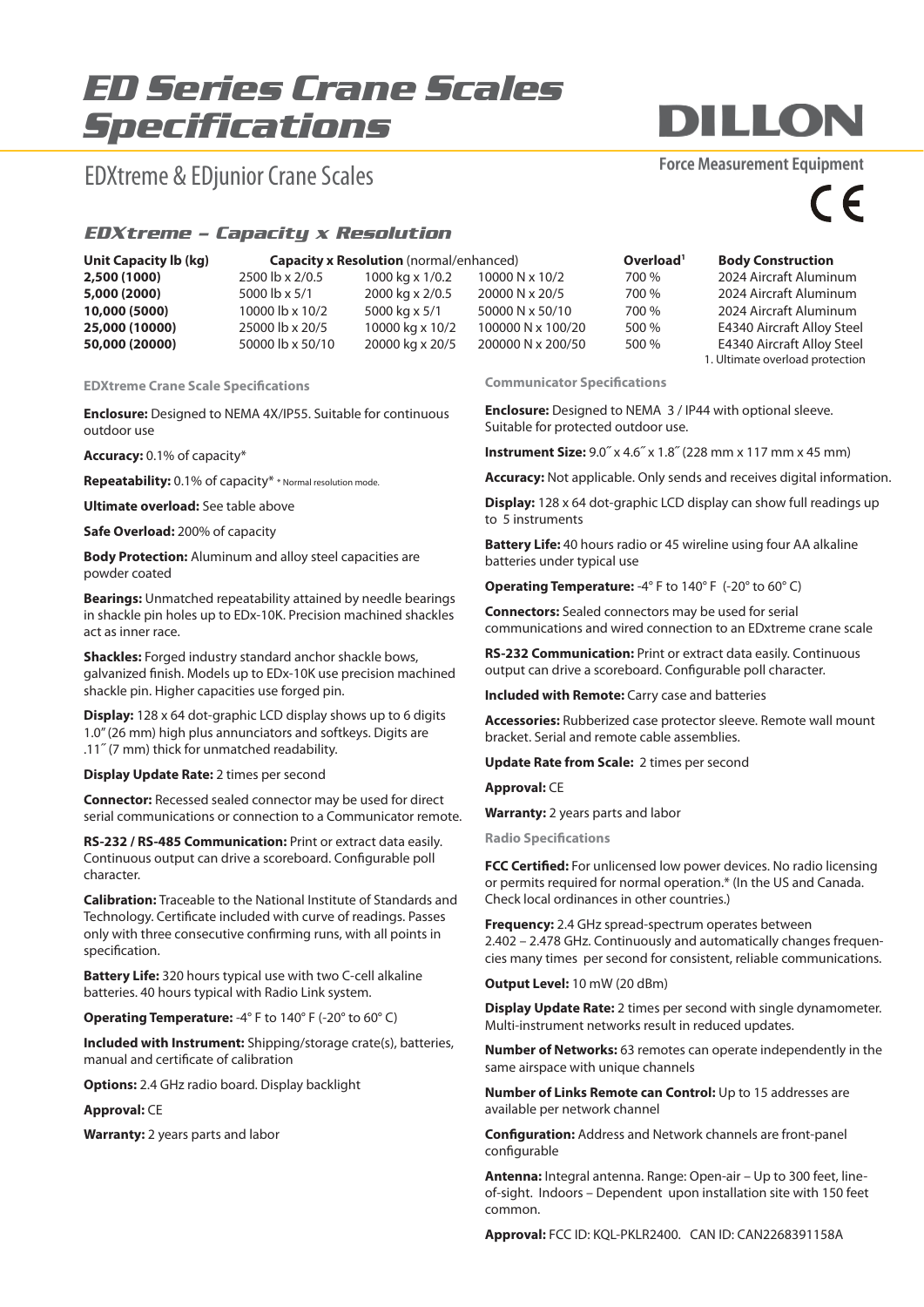#### *Instrument & Hardware Dimensions*



P

D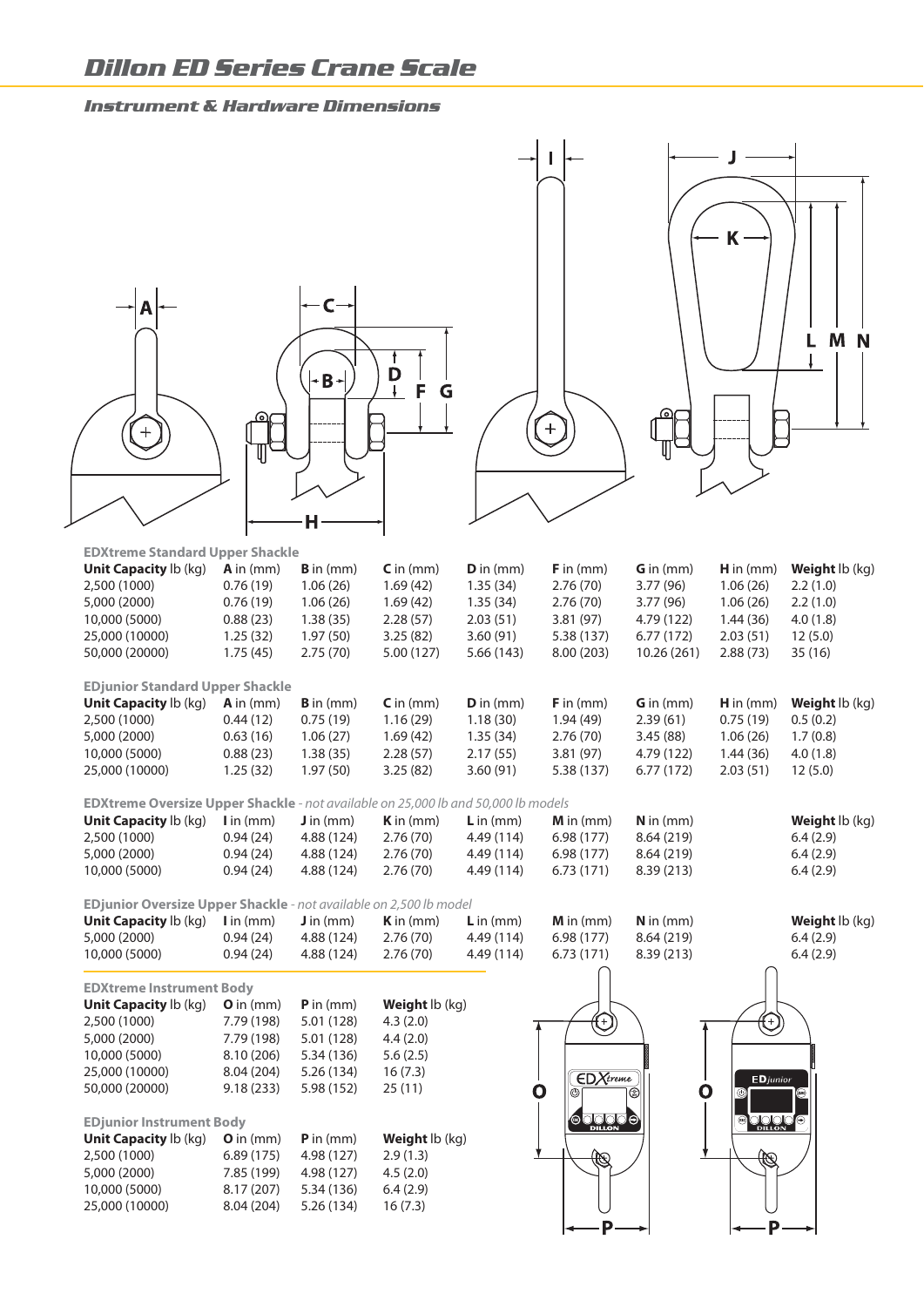





| <b>EDXtreme Non-Swivel Hook</b>                                                     |                    |                           |                      |                    |                     |                       |                |
|-------------------------------------------------------------------------------------|--------------------|---------------------------|----------------------|--------------------|---------------------|-----------------------|----------------|
| Unit Capacity lb (kg)                                                               | $Q$ in (mm)        | $\mathbf{R}$ in (mm)      | $S$ in (mm)          | <b>T</b> in $(mm)$ | $U$ in (mm)         | <b>Weight</b> lb (kg) |                |
| 2,500 (1000)                                                                        | 6.3(160)           | 1.61(40)                  | 1.66(43)             | 10.2 (258)         | 12.0 (304)          | 10(4.7)               |                |
| 5,000 (2000)                                                                        | 6.3(160)           | 1.61(40)                  | 1.66(43)             | 10.2(258)          | 12.0 (304)          | 10(4.7)               |                |
| 10,000 (5000)                                                                       | 7.5 (190)          | 2.08(52)                  | 1.63(42)             | 12.9 (328)         | 15.2 (385)          | 19(9.0)               |                |
| 25,000 (10000)                                                                      | 10.4(262)          | 3.02(76)                  | 2.38(61)             | 18.0 (455)         | 21.0 (532)          | 51(23)                |                |
| 50,000 (20000)                                                                      | 14.1 (358)         | 3.00(76)                  | 3.19(82)             | 27.0 (686)         | 22.8 (578)          | 140 (63)              |                |
| <b>EDjunior Non-Swivel Hook</b>                                                     |                    |                           |                      |                    |                     |                       |                |
| <b>Unit Capacity Ib (kg)</b>                                                        | $Q$ in $(mm)$      | $\mathbf{R}$ in (mm)      | $\mathsf{S}$ in (mm) | $T$ in (mm)        | $U$ in (mm)         | Weight lb (kg)        |                |
| 2,500 (1000)                                                                        | 4.0(101)           | 1.09(27)                  | 0.94(24)             | 6.4(163)           | 7.6 (191)           | 2.6(1.2)              |                |
| 5,000 (2000)                                                                        | 6.3(160)           | 1.61(40)                  | 1.66(43)             | 10.2(258)          | 11.6 (294)          | 10(4.5)               |                |
| 10,000 (5000)                                                                       | 7.5(190)           | 2.08(52)                  | 1.63(42)             | 12.9 (328)         | 14.7 (372)          | 19(9.0)               |                |
| 25,000 (10000)                                                                      | 10.4(262)          | 3.02(76)                  | 2.38(61)             | 18.0 (455)         | 21.0 (532)          | 51(23)                |                |
| EDXtreme Basic Swivel Hook - not available on 50,000 lb model                       |                    |                           |                      |                    |                     |                       |                |
| <b>Unit Capacity Ib (kg)</b>                                                        | <b>V</b> in $(mm)$ | <b>W</b> in $(mm)$        | $X$ in (mm)          | Y in $(mm)$        | $Z$ in (mm)         | <b>Weight</b> lb (kg) |                |
| 2,500 (1000)                                                                        | 4.8(123)           | 1.14(29)                  | 1.36(34)             | 10.3(261)          | 11.8 (298)          | 7.1(3.2)              |                |
| 5,000 (2000)                                                                        | 4.8(123)           | 1.14(29)                  | 1.36(34)             | 10.3(261)          | 11.8 (298)          | 7.1(3.2)              |                |
| 10,000 (5000)                                                                       | 6.3(160)           | 1.39(36)                  | 1.61(40)             | 13.5 (343)         | 15.3 (389)          | 14(6.0)               |                |
| 25,000 (10000)                                                                      | 8.3(212)           | 1.95(50)                  | 2.27(57)             | 17.4 (442)         | 20.0 (508)          | 35(16)                |                |
| <b>EDjunior Basic Swivel Hook</b>                                                   |                    |                           |                      |                    |                     |                       |                |
| <b>Unit Capacity Ib (kg)</b>                                                        | <b>V</b> in $(mm)$ | $W$ in $(mm)$             | $X$ in (mm)          | $Y$ in (mm)        | $Z$ in (mm)         | Weight lb (kg)        |                |
| 2,500 (1000)                                                                        | 3.2(81)            | 0.72(19)                  | 0.95(24)             | 7.4 (186)          | 8.2(208)            | 1.7(0.8)              |                |
| 5,000 (2000)                                                                        | 4.8(123)           | 1.14(29)                  | 1.36(34)             | 10.3(261)          | 11.7 (298)          | 6.6(3.0)              |                |
| 10,000 (5000)                                                                       | 6.3(160)           | 1.39(36)                  | 1.61(40)             | 13.5 (343)         | 15.3 (389)          | 14(6.0)               |                |
| 25,000 (10000)                                                                      | 8.3(212)           | 1.95(50)                  | 2.27(57)             | 17.4 (442)         | 20.0 (508)          | 35(16)                |                |
| <b>EDXtreme Bearing Swivel Hook (swivel under load)</b> - not available on EDjunior |                    |                           |                      |                    |                     |                       |                |
| <b>Unit Capacity Ib (kg)</b>                                                        |                    | $AA$ in (mm) $BB$ in (mm) | $CC$ in $(mm)$       | $DD*$ in $(mm)$    | <b>EE</b> in $(mm)$ | $FF$ in $(mm)$        | Weight lb (kg) |
| 2,500 (1000)                                                                        | 4.9(123)           | 1.14(29)                  | 1.41(35)             | 4.01 (102)         | 12.7 (321)          | 14.1 (358)            | 11(5.0)        |

2,500 (1000) 4.9 (123) 1.14 (29) 1.41 (35) 4.01 (102) 12.7 (321) 14.1 (358) 11 (5.0) 5,000 (2000) 4.9 (123) 1.14 (29) 1.41 (35) 4.01 (102) 12.7 (321) 14.1 (358) 11 (5.0) 10,000 (5000) 6.3 (160) 1.45 (37) 1.69 (42) 4.51 (115) 15.3 (388) 17.1 (435) 21 (10) 25,000 (10000) 10.3 (263) 2.39 (61) 3.19 (81) 5.01 (128) 22.7 (576) 25.7 (652) 65 (30) 50,000 (20000) 13.6 (346) 3.01 (77) 3.25 (82) not used 20.9 (531) 24.6 (623) 140 (64) *(Y) \*May use clevis link or shackle depending upon capacity.*

**Selecting an ED Series Crane Scale is easy: Common Measurements:** 

5. Obtain dimensional information from charts

6. Add radio remote and/or backlight options, if desired

2. Total Length: add dimensions

4. Hook Thickness: subract dimensions

1. Choose EDXtreme or EDjunior unit 1. Headroom: add dimensions (F or M) + O + (T or Y or EE)<br>2. Select required capacity 2. Total Length: add dimensions (G or N) + O + (U or Z or FF) 3. Select upper shackle style 3. Shackle Thickness: subtract dimensions (G or N) - (F or M)<br>3. Shackle Thickness: subtract dimensions (V or Z or FF) - (T or Y or EE)